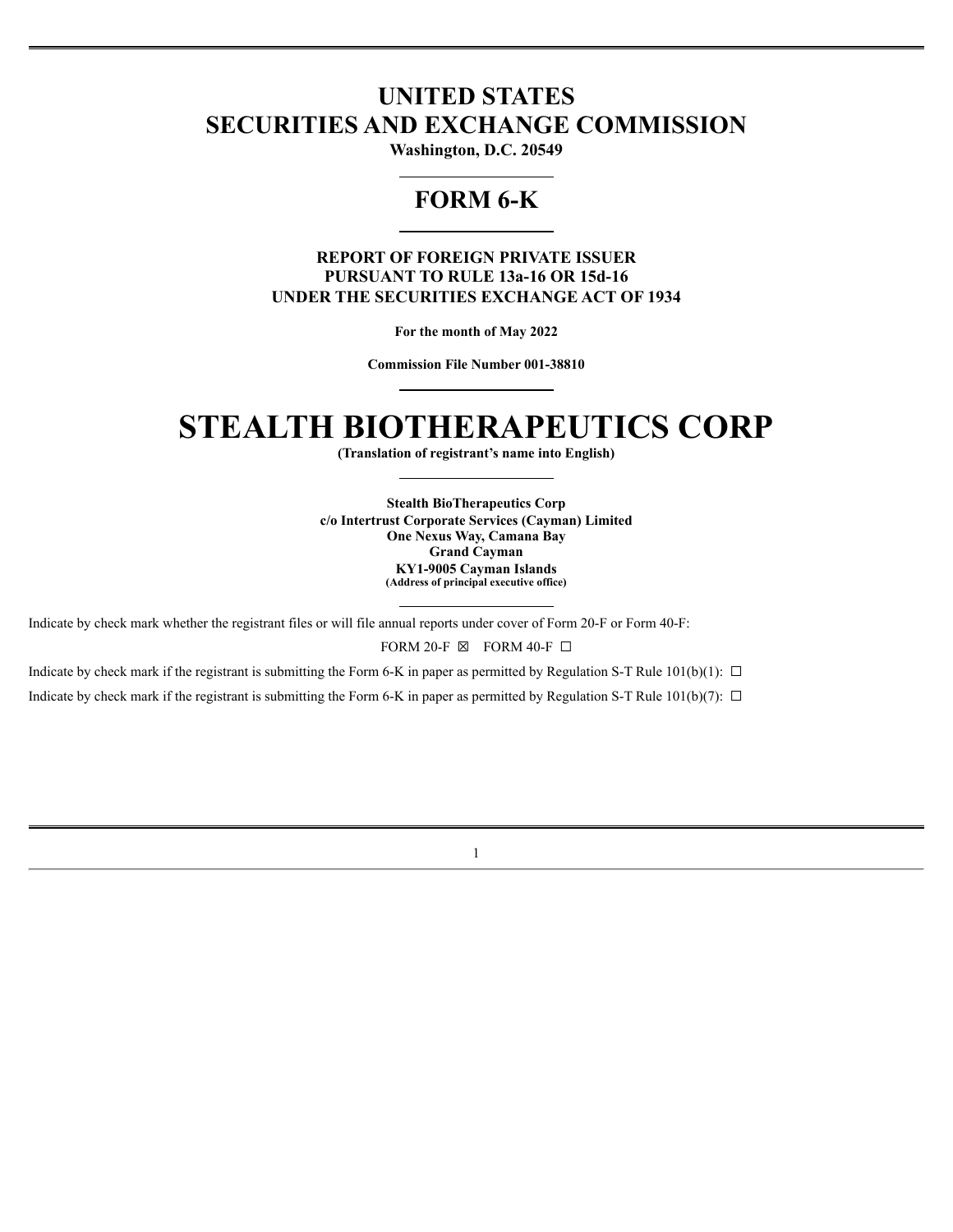# **EXHIBIT INDEX**

| <b>Exhibit Number</b> | Description                    |
|-----------------------|--------------------------------|
| 99.1                  | <b>Selected Financial Data</b> |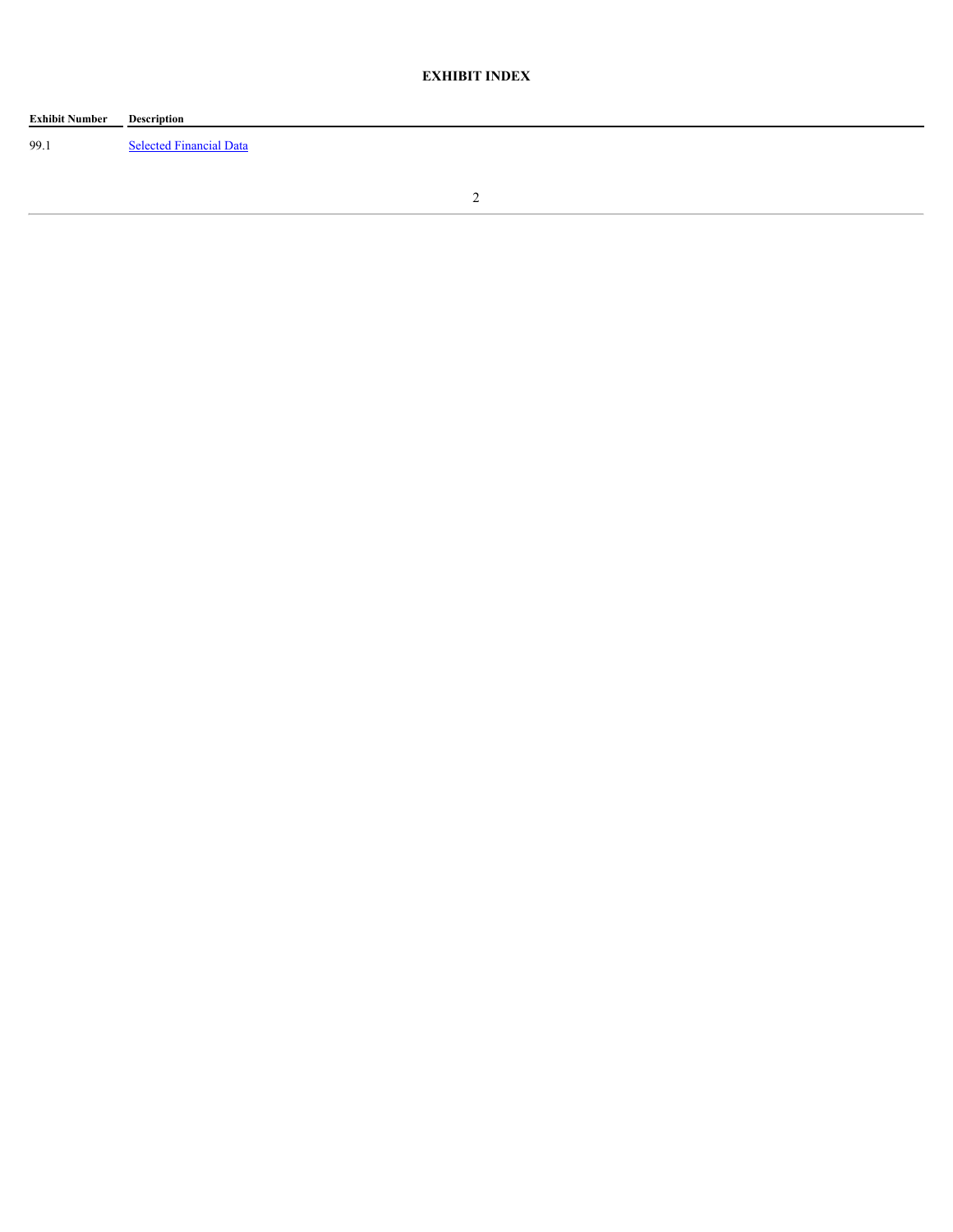# **SIGNATURES**

Pursuant to the requirements of the Securities Exchange Act of 1934, the registrant has duly caused this report to be signed on its behalf by the undersigned, thereunto duly authorized.

#### STEALTH BIOTHERAPEUTICS CORP

By: /s/ Irene P. McCarthy Irene P. McCarthy

Chief Executive Officer

Date: May 18, 2022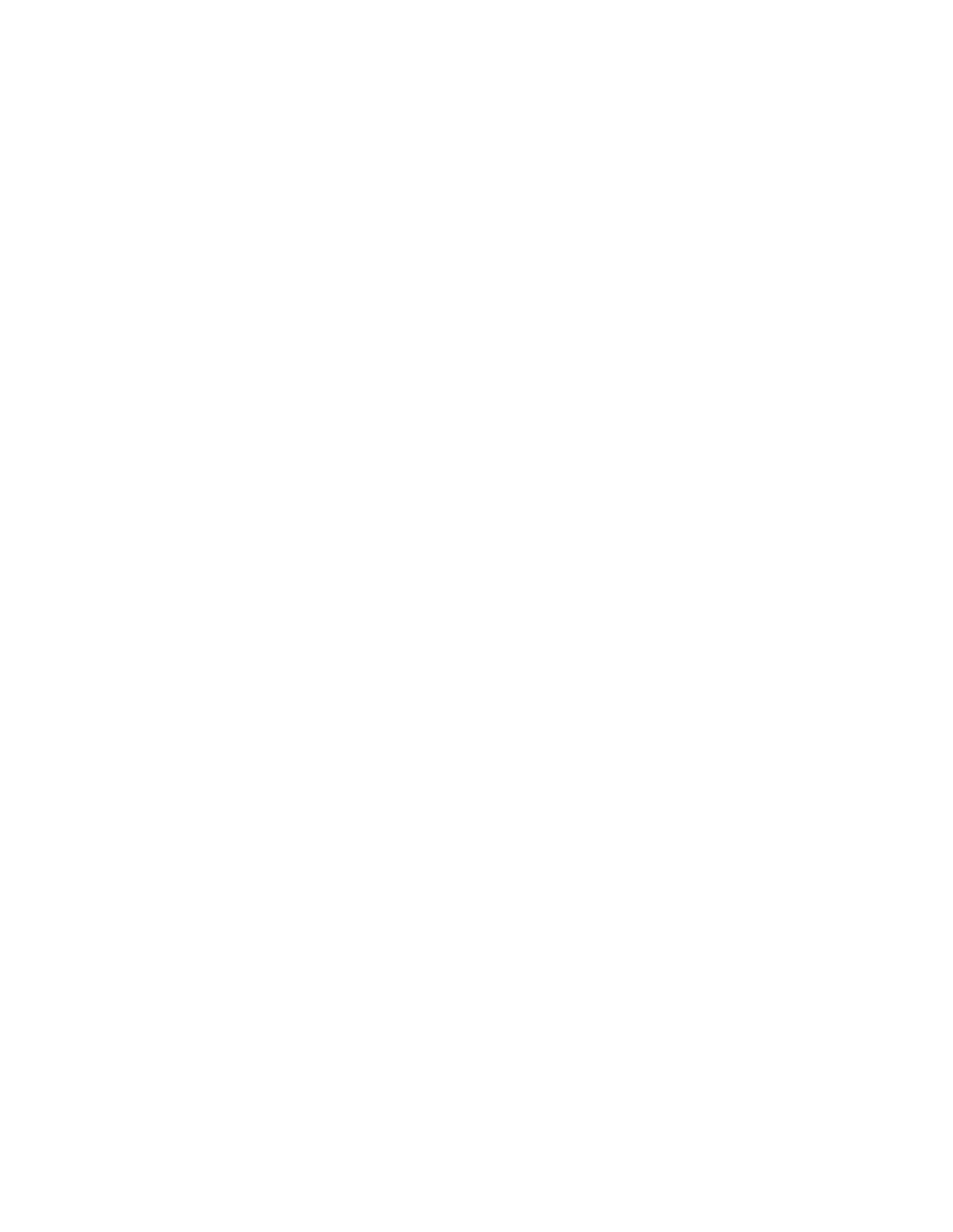# **STEALTH BIOTHERAPEUTICS CORP**

# **Condensed Consolidated Statements of Operations**

(in thousands, except share and per share data) (unaudited)

<span id="page-4-0"></span>

|                                                                                                                          |      | Three months ending March 31, |      |             |
|--------------------------------------------------------------------------------------------------------------------------|------|-------------------------------|------|-------------|
|                                                                                                                          | 2022 |                               | 2021 |             |
| Operating expenses:                                                                                                      |      |                               |      |             |
| Research and development                                                                                                 | \$   | 7.776                         | \$   | 6,099       |
| General and administrative                                                                                               |      | 5,298                         |      | 4,979       |
| Total operating expenses                                                                                                 |      | 13,074                        |      | 11,078      |
| Loss from operations                                                                                                     |      | (13,074)                      |      | (11,078)    |
| Other income (expense):                                                                                                  |      |                               |      |             |
| Gain from remeasurement of derivative liability                                                                          |      | 5,476                         |      | 3,688       |
| Interest income                                                                                                          |      |                               |      |             |
| Interest expense and other                                                                                               |      | (541)                         |      | (300)       |
| Total other income                                                                                                       |      | 4,938                         |      | 3,389       |
| Net loss attributable to ordinary shareholders                                                                           |      | (8, 136)                      |      | (7,689)     |
| Net loss per share attributable to ordinary shareholders — basic and diluted                                             |      | (0.01)                        |      | (0.01)      |
| Weighted average ordinary shares used in net loss per share attributable to ordinary<br>shareholders — basic and diluted |      | 715,444,473                   |      | 652,807,323 |